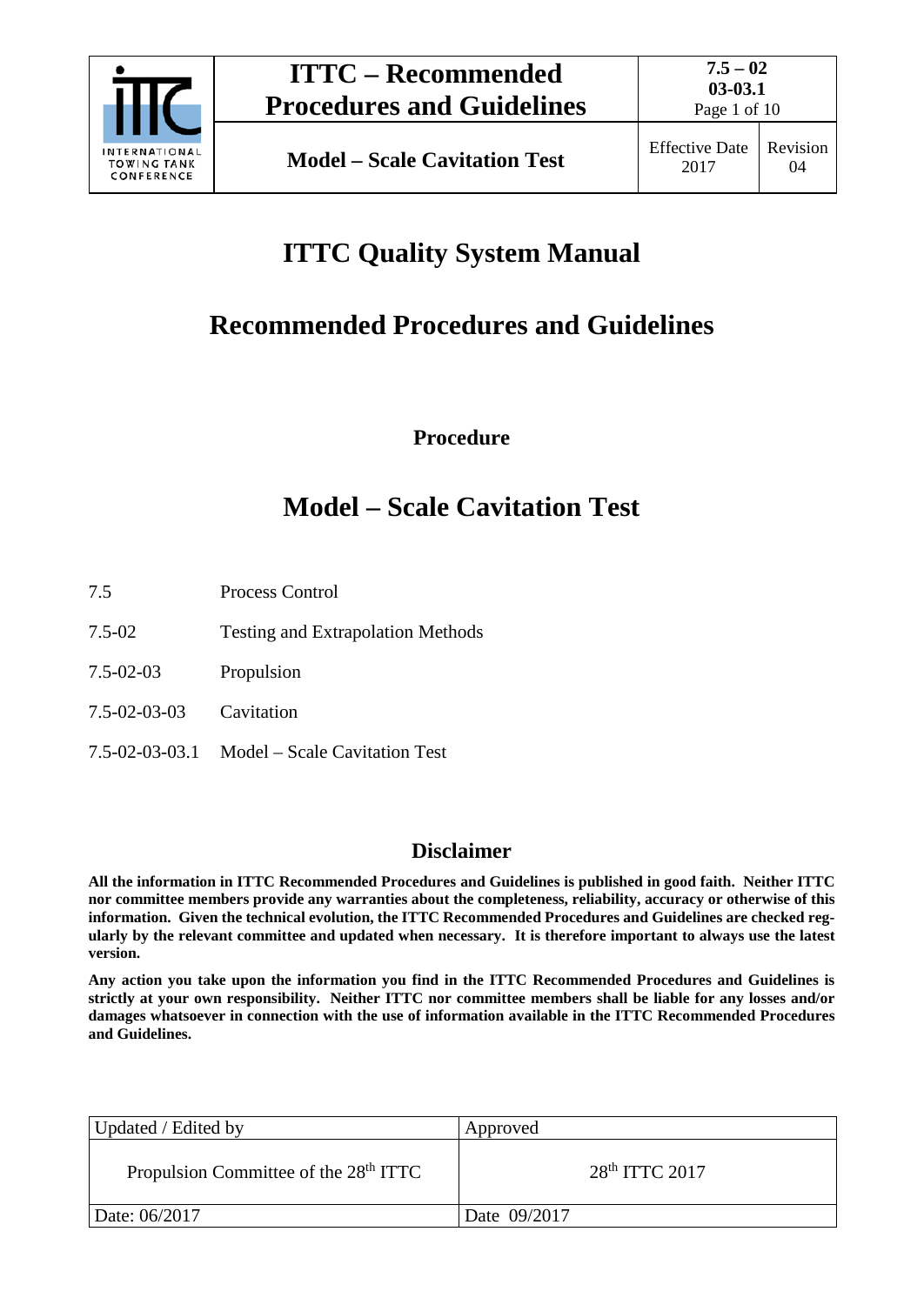

# **ITTC – Recommended Procedures and Guidelines**

## **Table of Contents**

| 1. PURPOSE OF PROCEDURE 3           |
|-------------------------------------|
| <b>MODEL-SCALE CAVITATION</b>       |
|                                     |
| 2.1                                 |
| 2.2 Propeller Operating Conditions3 |
| 2.3 Propeller Model Accuracy4       |
|                                     |
| 2.4.1 Open Shaft and Strut          |
|                                     |
| 2.4.2 Single Screw Configurations5  |
| $2.5 -$                             |
|                                     |
| 2.7                                 |
|                                     |
|                                     |

|            | 2.10 Setting Static Pressure at Propeller. 6                                         |
|------------|--------------------------------------------------------------------------------------|
|            | 2.11 Selecting Representative Velocity, $V_0$ ,<br>for Computing Cavitation Number.7 |
|            |                                                                                      |
|            | 2.13 Reporting Cavitation Patterns7                                                  |
|            |                                                                                      |
| 3.1        | <b>Basic Measurement Quantities  8</b>                                               |
| 3.2        |                                                                                      |
| <b>3.3</b> | <b>Recommendations of ITTC for</b>                                                   |
|            |                                                                                      |
|            |                                                                                      |
|            |                                                                                      |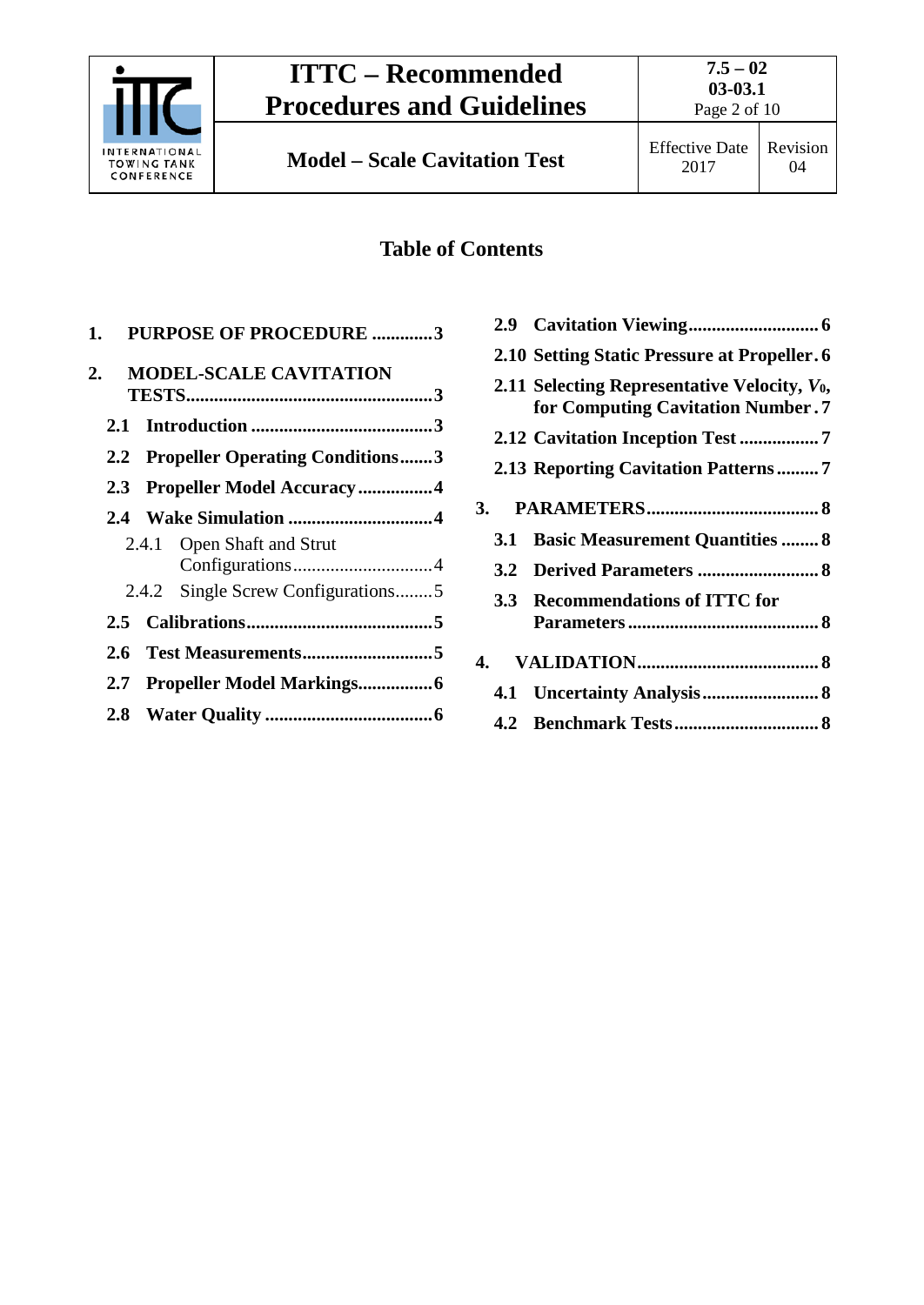

**Model – Scale Cavitation Test** Effective Date

2017

## **Model - Scale Cavitation Test**

## <span id="page-2-0"></span>**1. PURPOSE OF PROCEDURE**

To ensure consistent, reliable model-scale cavitation test results, comparable amongst ITTC organizations.

## <span id="page-2-1"></span>**2. MODEL-SCALE CAVITATION TESTS**

## <span id="page-2-2"></span>**2.1 Introduction**

Model scale cavitation tests are routinely conducted in conventional cavitation tunnels, some with free surface simulation. A few member organisations operate depressurised towing tanks. The goal of all these facilities is to operate the propulsor within the simulated propeller velocity and static pressure field. Exact simulation is not achievable due to insufficient knowledge of the actual full-scale flow field and simulation approximations due to Reynolds Number, Froude Number, and non-geosim hull representations.

All tests are intended to achieve geometric similitude of the propulsor. Therefore, the propeller model must have sufficient material strength and geometric accuracy at the specified test conditions to ensure sufficiently accurate results.

### <span id="page-2-3"></span>**2.2 Propeller Operating Conditions**

The propeller operating conditions investigated should be mutually established between the testing organization and the customer. The customer specifies the ship operating conditions of interest for the cavitation investigation. Some example conditions are:

- full (design) displacement, full power,
- full displacement, 80% full power (endurance speed),
- ballast displacement, full power, or
- towing load,
- trial and service condition.

The detailed test parameters required for setting test conditions are taken from the results of model powering tests, scaled to the ship selfpropelled powering points. These are typically obtained from towing basin powering experiments. The propeller is tested at a prescribed set of parameters: cavitation number,  $\sigma$ , advance coefficient,  $J_A$ , and thrust coefficient,  $K_T$ . At a particular propulsion operating point, the procedure for setting the tunnel flow conditions to achieve a model simulation of this operating point is usually made on the basis of the "thrust identity." In the absence of thrust data or by special request, a cavitation test will be run at a "torque identity" condition, satisfying a target full-scale torque coefficient value. When testing in a depressurized towing tank, conditions can be set based on propeller rpm and tow speed, from a previously conducted powering test performed with a geosim model.

The choice of propeller rpm and tunnel speed should result in sufficiently high blade Reynolds Number as to avoid adverse effects of blade laminar flow on cavitation. If low blade Reynolds numbers cannot be avoided, such as when following Froude scaling in a depressurized towing tank, then artificial leading edge roughness can be utilized to ensure turbulent flow over the propeller blades. For typical model size, 60 µm distributed roughness can be applied to the blade leading edges. Care must be taken to account for effects of artificial rough-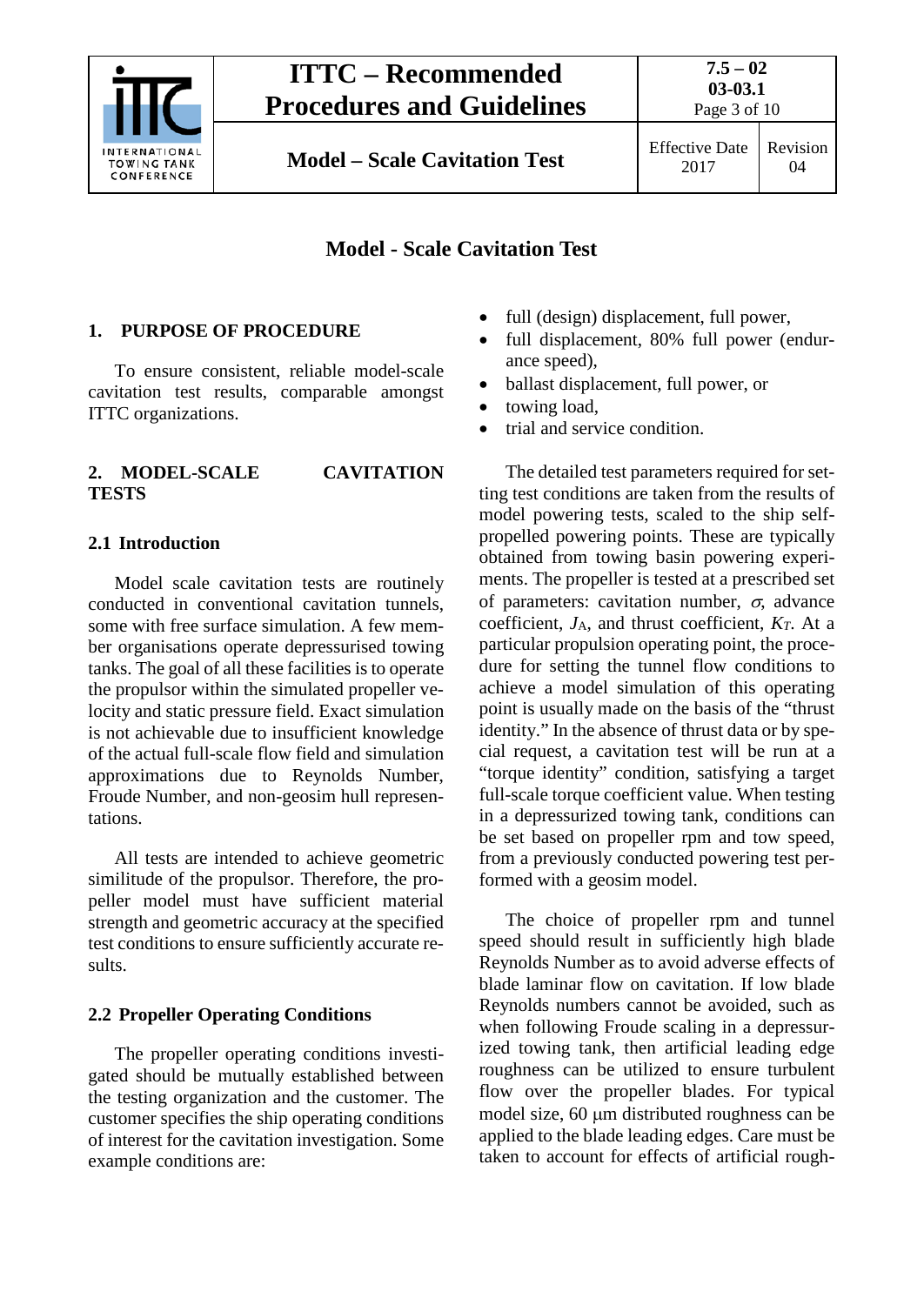

ness on propeller thrust and torque. Alternatively, tests can be conducted at model speeds higher than Froude scale

In a depressurized towing tank, to compensate for the deficiency in number of cavitation nuclei at model scale, a cloud of tiny gas bubbles is generated upstream of the propeller by means of electrolysis of the tank water. To this purpose a cathode and an anode are glued to the ship model in the form of metal strips of 0.5 mm thickness and 3.5 mm wide.

#### <span id="page-3-0"></span>**2.3 Propeller Model Accuracy**

The geometry of the propeller model is to be inspected prior to testing. This should include a visual inspection for nicks and local damage and subsequent repair. Manufacturing accuracy should be verified to ensure the geometry is within prescribed manufacturing tolerances. For the case of a controllable pitch propeller the selected pitch must be carefully verified. Effort should be made to ensure the propeller model does not deform under test operating conditions beyond what would be expected to occur fullscale.

Blade surface global tolerance of  $\pm 0.05$  mm for a typical 250 mm diameter propeller is considered acceptable. Leading edges and tip edges require a higher level of accuracy, which is very difficult to manufacture and inspect. The 23rd ITTC Propulsion Committee has initiated planning of an ITTC QM procedure addressing this topic.

#### <span id="page-3-1"></span>**2.4 Wake Simulation**

The wake simulation adopted for the tests should be mutually established between the testing organization and the customer. All wake field simulations shall comply with ITTC Recommended Procedures and Guidelines, 7.5-0203-02.5: Experimental Scaling of a Wake to a Target Wake, which describes guidelines for experimental wake scaling and simulation. More realistic wake simulations will produce more representative cavitation, but often require larger facilities or more complicated test configurations. Facility experience is an important consideration, due to the often lengthy iterative procedures required to develop new wake generation techniques. Wake simulations shall be documented with wake survey procedures or verified to be similar to the towing tank wake or to previously measured configurations especially when a dummy model is used to simulate the propeller inflow. Nominal wake surveys are generally performed, although determination of the effective wake, including the influence of the propeller is preferred, though difficult to determine. Measurement of the wake can be performed by using any suitable velocimetry techniques. When using Pitot tube or laser Doppler Velocimetry, ITTC procedures should be adopted. The degree of difficulty in achieving a sufficiently representative wake flow depends in part on the type of ship hull involved.

#### <span id="page-3-2"></span>2.4.1 Open Shaft and Strut Configurations

Wakes for combatant hulls with open shaft and struts are relatively simple to simulate if the propeller operates outside the hull boundary layer. In that case, the wake is dominated by the flow inclination angle to the shaft line. Inclined shaft tunnel set-ups with geosim shaft and strut configurations create a reasonably good wake simulation. The wake is predominately a variation in the tangential inflow. This velocity distribution can only be approximated with wake screens, which produce axial wake variation. An appropriate propeller unsteady performance analysis can be used to match the unsteady blade loading for the specified inclined flow wake. If part of the propeller operates in the hull boundary layer the resulting axial wake deficits may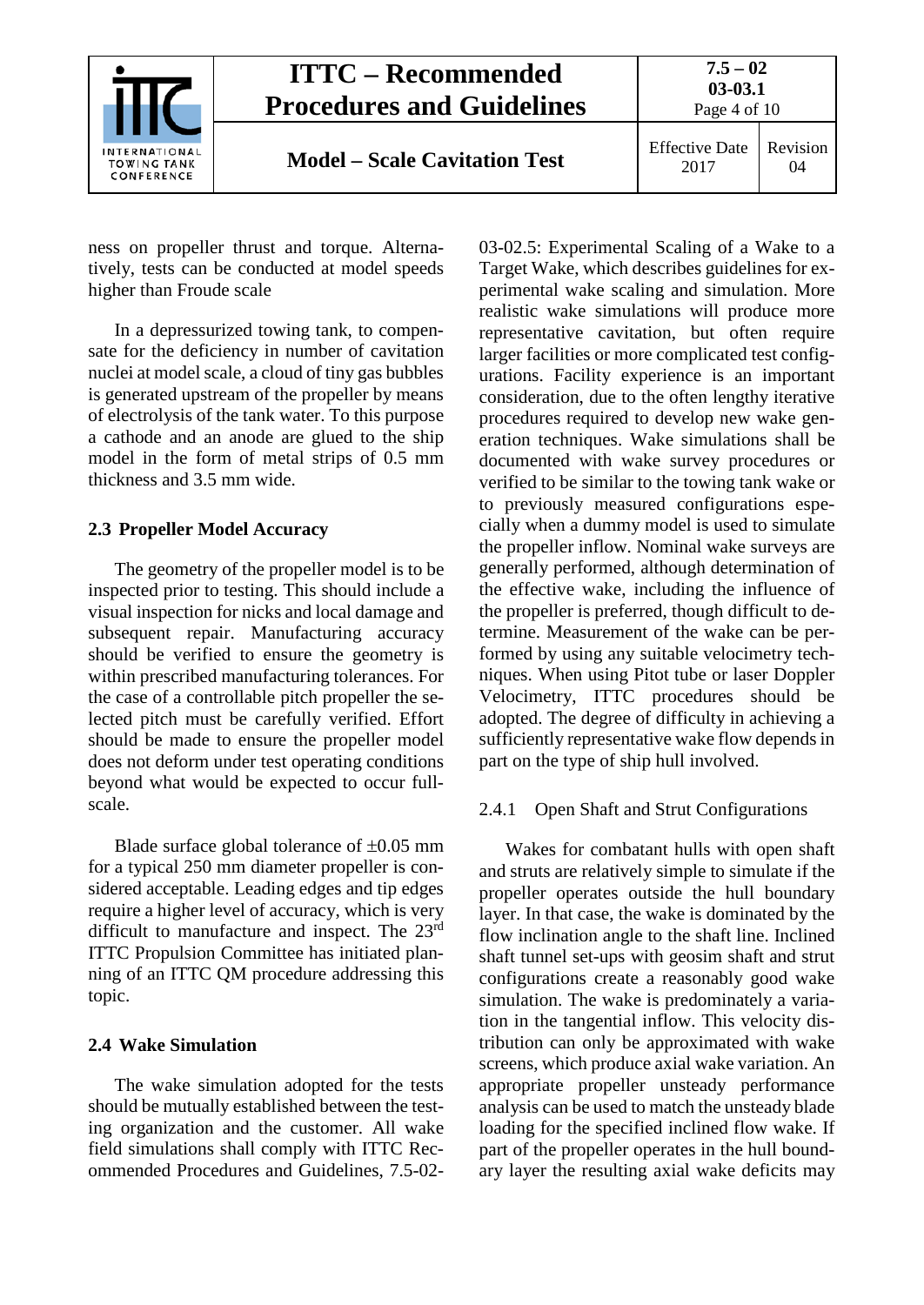

contribute to cavitation. Prior to testing, wake survey data can be used to assess its importance. Significant wake complexity may require a full hull model to properly simulate the flow, however this wake would be at model scale and not corrected for higher *Re*.

#### <span id="page-4-0"></span>2.4.2 Single Screw Configurations

Wakes of propellers operating well inside the hull boundary layer, such as single screw ships, often have deep velocity deficit contours, and also often have complexities present in the tangential and radial velocity component distributions that influence propeller cavitation. Options for model wake simulations for these types of hull forms are:

- parallel plate wake generator,
- variable density screen wake generator,
- foreshortened hull model,
- full-length, complete hull model.

Three dimensional wake simulations are preferred over two dimensional screen type wake generators.

#### <span id="page-4-1"></span>**2.5 Calibrations**

The following is a list of the basic calibrations that are to be performed as part of the preparation and set up of the cavitation test.

Pressure gauges used to measure static and differential pressure should be calibrated to a recognised acceptable standard within an established time period prior to the test. Pressure gauge calibration checks during the test are recommended by varying static tunnel pressure.

Thrust and torque dynamometer load response calibration. It should be carried out with applied loads that are traceable to a recognised

acceptable standard. Calibrations should be performed within an established time period prior to the test.

Thrust and torque correction loads are to be measured for the bare hub operated at the pressure, rpm, and flow velocity determined for each test condition.

Establish instrument zeros for the thrust and torque measurement accounting for "friction" effects of internal friction and gearing as the shaft rpm approaches zero.

The torsional or lateral vibrations of the model propeller shaft may have an influence on the steadiness of the cavitation on blades and the level of the pressure fluctuation. Attention should be paid to the vibration level of the shaft at each test condition. Propeller and shaft balancing is recommended to reduce excessive vibration.

#### <span id="page-4-2"></span>**2.6 Test Measurements**

Measurements of the following are to be made during the cavitation test. Recording of the quantities below should be in a fashion that is consistent with the facility's specified uncertainty levels.

- Propeller shaft thrust and torque
- Shaft rotational speed
- Facility flow reference velocity
- Static pressure
- Temperature, the thermometer for the measurement of the water temperature should have an accuracy of not less than 0.1° C.
- Air Content, Water quality measurement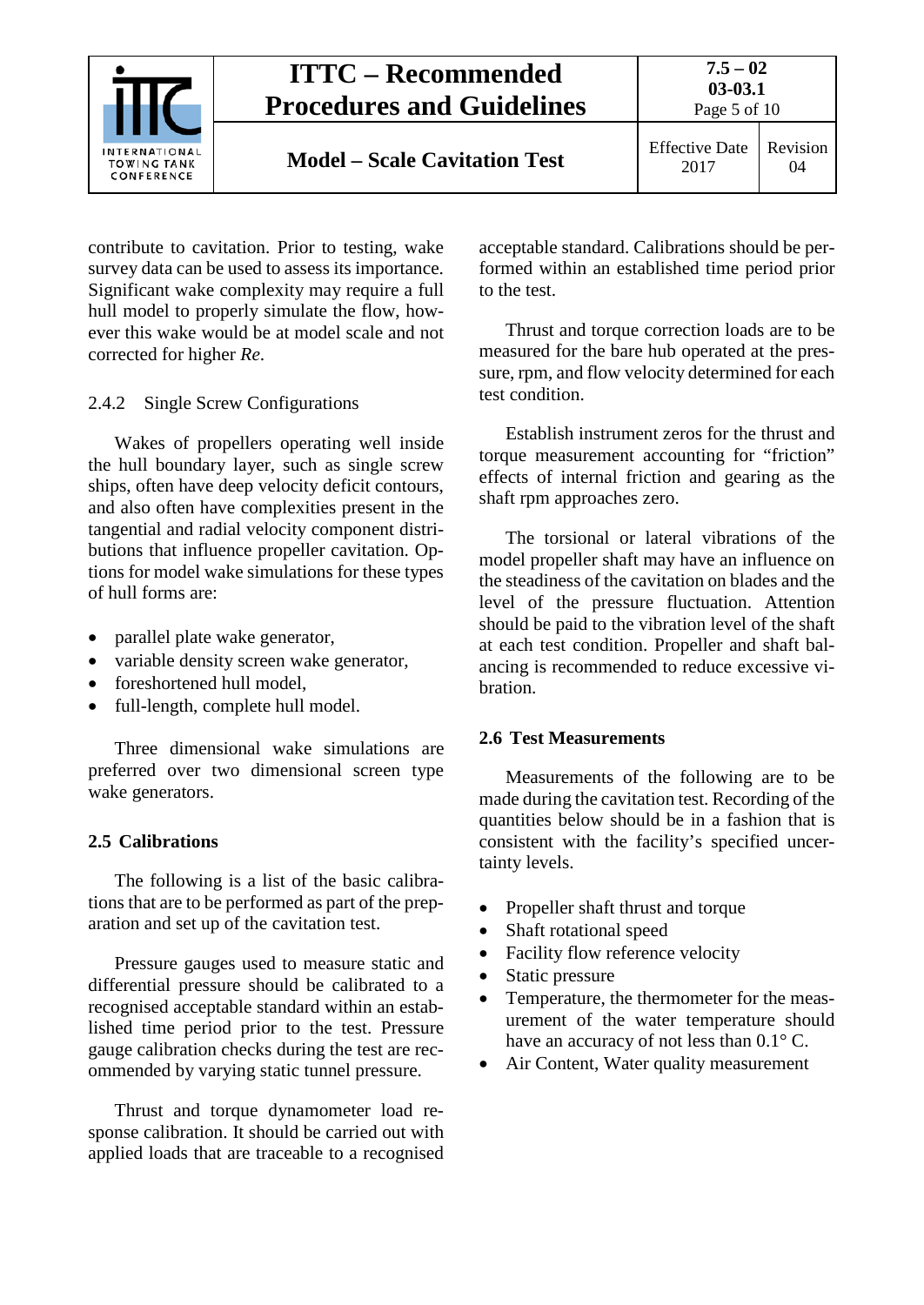

## **ITTC – Recommended Procedures and Guidelines**

Page 6 of 10

**Model – Scale Cavitation Test** Effective Date

## <span id="page-5-0"></span>**2.7 Propeller Model Markings**

Marking is made on certain model components to facilitate the interpretation of cavitation extent and location as follows:

- Paint or mark blade numbering on each side of each blade
- Paint or mark along constant radius lines at selected *r/R* values, suction side (SS) and pressure side (PS), typically at 0.5, 0.7, and 0.9 radius
- Paint or mark the midchord line and/or the reference line, SS and PS
- Mark the hub and bossing to help determine a blade position angle.
- Blade position angle

Great care must be exercised to use very thin painted or marking pen lines to avoid providing artificial sites for initiation of sheet, bubble or streak cavitation.

### <span id="page-5-1"></span>**2.8 Water Quality**

An important part of the test set-up phase is to know the water quality of the test facility. This includes some knowledge of the nuclei size distribution/liquid tension as well as dissolved gas content. Previous measured nuclei distributions/liquid tension data can be correlated to online gas contents in most facilities to estimate water quality during cavitation testing. Systematic procedures must be implemented to consistently achieve a given water quality before testing. Cavitation inception curves should be correlated for water quality effects, as discussed in the report of the 23rd ITTC Specialist Committee on Water Quality.

More specific guidance on recommended air content levels may be obtained from a summary of survey results conducted by the 23rd ITTC Specialist Committee on Cavitation-Induced Hull Pressure Fluctuations. (Procedure No 7.5- 02-03-03.3)

#### <span id="page-5-2"></span>**2.9 Cavitation Viewing**

Both blade suction side (SS) and pressure side (PS) of the blades must be viewed. Options for the mode of observations could include viewing through ports in the tunnel walls, with video cameras located in pods positioned beside the hull near the propeller location, or through ports in the hull located close to and over the propeller. Sufficient lighting must be supplied to get the best possible observations and records of all blade cavitation. Stroboscopic lighting is needed to capture and freeze images of chosen blade passages at positions throughout the cavitating region of the disk. Back lighting can often illuminate cavitation inception, which cannot be seen with front lighting.

#### <span id="page-5-3"></span>**2.10Setting Static Pressure at Propeller**

The representative static pressure at the propeller, *p*A, is selected to match the full-scale cavitation number. The full scale static pressure at the propeller is typically determined from the still water submergence depth. In some cases, when a large stern wave occurs at the propeller location, this additional hydrostatic head is taken into account.

When operating at Froude scaled speeds, as occurs in a depressurized towing tank, the selected static pressure results in equivalent full scale cavitation numbers at all water depths.

In water tunnel testing, generally, Froude numbers are not satisfied, preferring to operate propellers at as high a Reynolds number as possible. Consequently, full scale cavitation numbers are only matched at one depth. If cavitation predominately occurs at a vertical location other than shaft depth, then another vertical location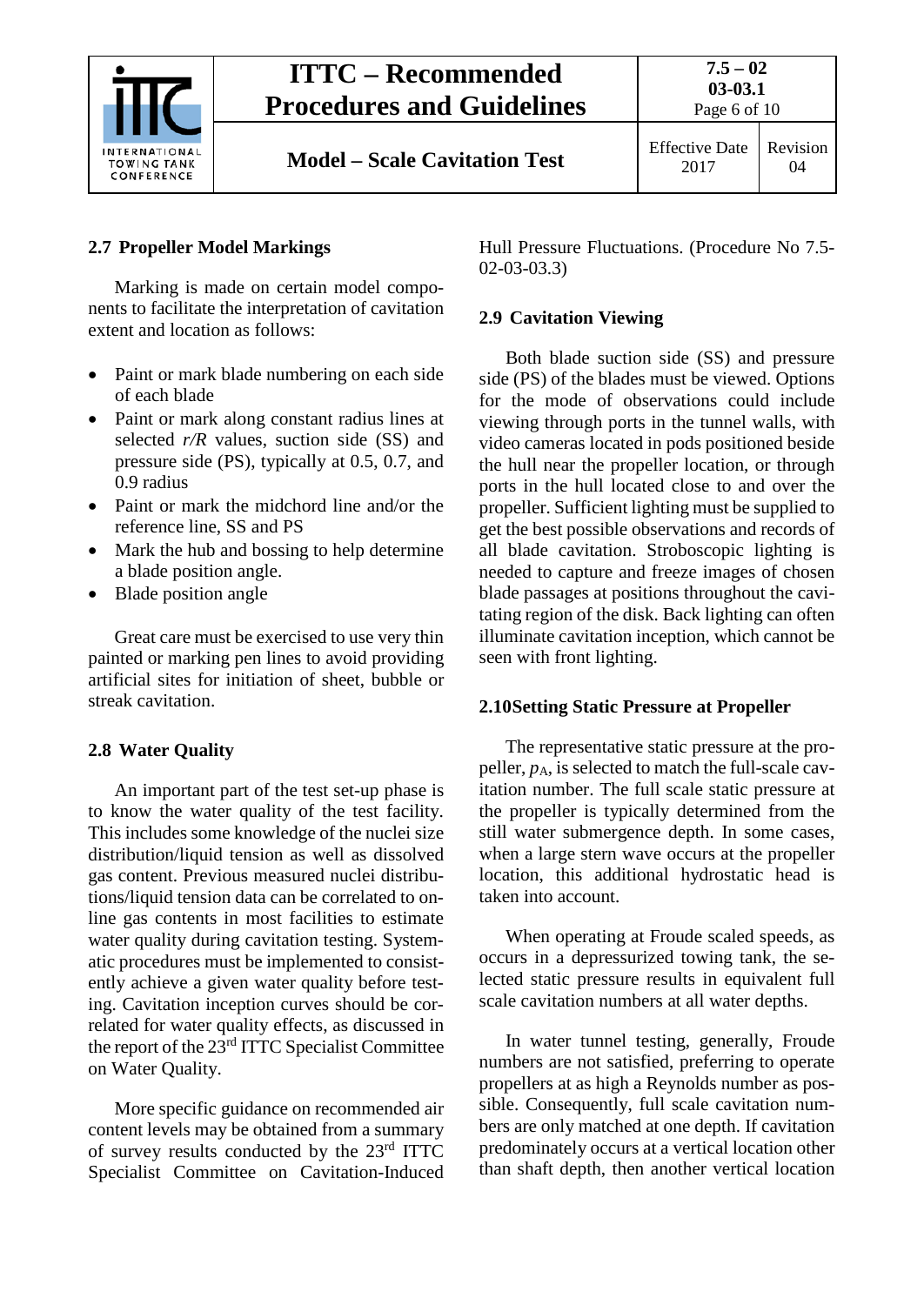

can be selected. Often the cavitation occurs near the blade tip, at the top of the disk, in such case, a location of 0.8 to 0.9*R* at the top of the propeller disk would selected to match model and full scale cavitation number. The location in the propeller disk at which the representative static pressure is satisfied should be clearly stated in the test report.

#### <span id="page-6-0"></span>**2.11Selecting Representative Velocity,** *V***0, for Computing Cavitation Number**

A number of options are used to define the representative velocity, *V*0, used in the computation of the cavitation number. Typical velocities are *V*, *V*<sub>A</sub>, *nD*, *ωr*, and  $(V_A^2 + \omega^2 r^2)^{1/2}$  where *r* is propeller radius. Propeller angular speed is often used for controllable pitch propellers. The representative velocity should be clearly stated in the cavitation test report.

#### <span id="page-6-1"></span>**2.12Cavitation Inception Test**

This experiment consists of plotting observed cavitation points in a diagram of cavitation number  $(\sigma)$  versus advance coefficient  $(J_A)$ or thrust coefficient, *KT*. Points for the same type of cavitation are connected to determine inception boundaries of each form of cavitation. At least three inception points should be determined to describe an inception curve. More inception points will reduce the uncertainty in definition of the inception curve.

The tip vortex cavitation inception for model propellers should be Reynolds Number scaled. Scaling of other forms of cavitation is not considered routine, and would require justification supported by credible data.

Cavitation inception should be called by experienced personnel in a consistent fashion. Inception is observed when an event is seen at a given interval, such as 1 or 10 seconds between events. Care must be taken if the interval between events is too long, to distinguish real from random events. Calls can be made on a set number of blades, i.e., a majority of blades, or on one blade. Care should be taken with first blade calls due to possible effects of geometric flaws. Determining dissidence of cavitation can be an acceptable alternative to inception determination. Inception criteria should be stated in the cavitation report.

Since the first form of cavitation occurring at model scale may not be the case full scale, care should be taken when using acoustic inception, since it only can be used to detect the first form of cavitation to occur.

#### <span id="page-6-2"></span>**2.13Reporting Cavitation Patterns**

Adequate reporting of model cavitation patterns should include some or all of the following:

- display of still photographs or sketches of suction side and pressure side cavitation for all the pertinent blade positions;
- notes as to the character of the fluctuations and unsteadiness associated with the patterns;
- video presentation of both suction side and pressure side cavitation;
- display of any special cavitation regions such as at blade roots, hub cavitation, or induced rudder cavitation; and
- discussion and interpretation of each cavitation type encountered and range of accuracy. When using still photography, at least three photographs of each condition are recommended to document the level of cavity fluctuation.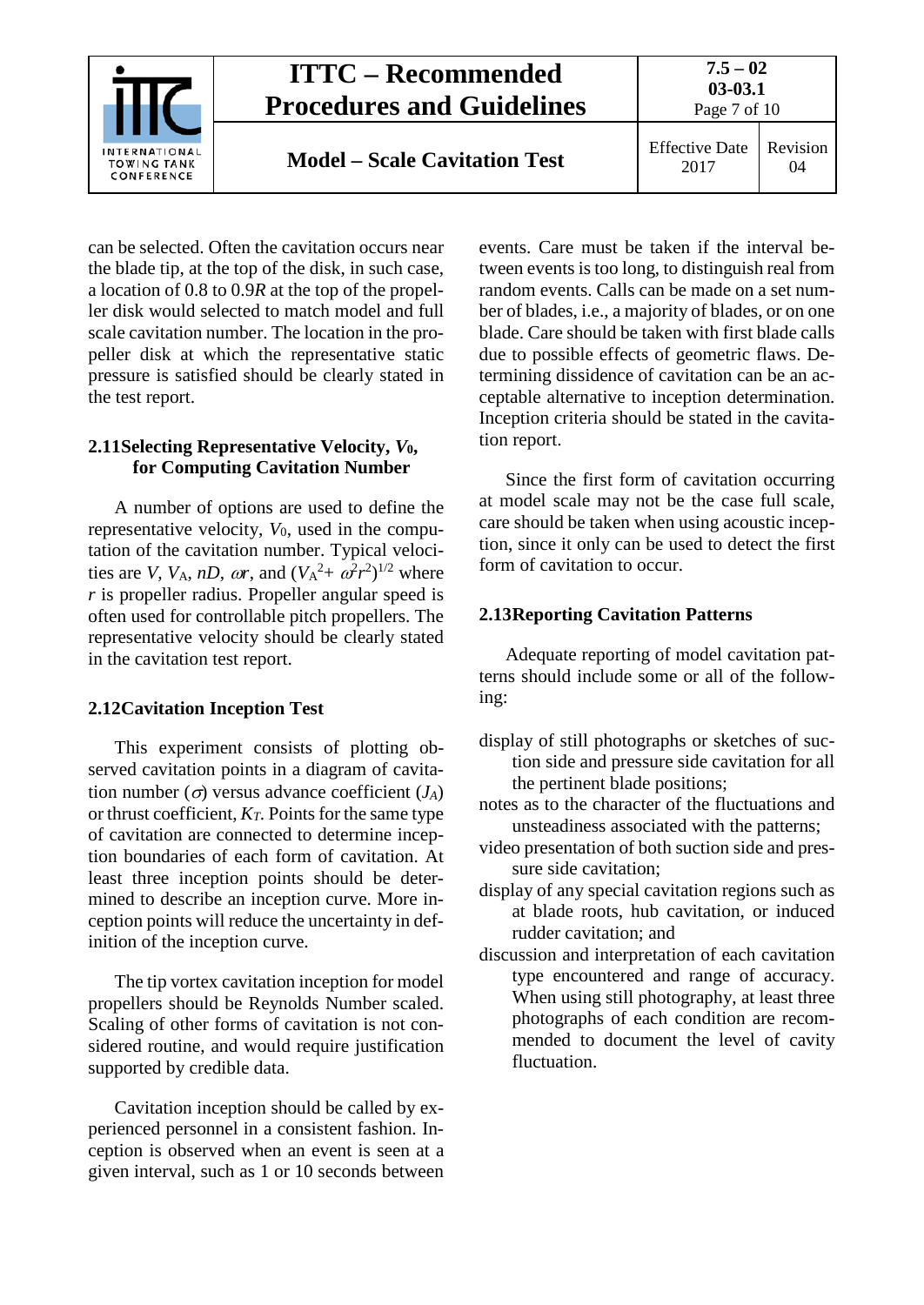

## <span id="page-7-1"></span><span id="page-7-0"></span>**3. PARAMETERS**

### **3.1 Basic Measurement Quantities**

- *D* propeller diameter
- *n* rotational velocity, rev/s, (ω, rad/s)
- *p*<sup>A</sup> representative static pressure at propeller (Sec. 2.10)
- *Q* propeller torque<br>*T* propeller thrust
- propeller thrust
- *t* water temperature
- *VT* tunnel velocity
- Air content or measure of cavitation susceptibil-

ity

#### <span id="page-7-2"></span>**3.2 Derived Parameters**

- *J* advance coefficient
- *KQ* torque coefficient
- $K_T$  thrust coefficient
- $p_v$  vapour pressure<br>*V* ship speed
- ship speed
- *V*<sup>A</sup> advance velocity
- *V*<sup>0</sup> representative speed: *V*, *V*A, *nD*, ω*r*, or  $(V_A^2 + \omega^2 r^2)^{1/2}$  (Sec 2.11)
- $\sigma$  cavitation number,  $\sigma_v = (p_A - p_v) / ((1/2) \, \rho(V_0^2))$

#### <span id="page-7-3"></span>**3.3 Recommendations of ITTC for Parameters**

ITTC recommendations for the various parameters above are contained within the body of this procedure, section 2.

## <span id="page-7-5"></span><span id="page-7-4"></span>**4. VALIDATION**

### **4.1 Uncertainty Analysis**

The  $20<sup>th</sup> ITTC$  (1993) presented a list of the critical issues of scale effects, both with the fluid dynamics and the bubble mechanics that must be confronted directly in any attempt at estimating errors for a given experiment.

## <span id="page-7-6"></span>**4.2 Benchmark Tests**

1) Comparative Propeller Tests  $(7<sup>th</sup> 1955 pp.129-216)$ 

The Completion of the Full Programme of Tests in One Tunnel

The Tests of At Least One Model Propeller in Each of the Eight Tunnels

The Completion of the Open-Water Tests of All the Model Propellers In Ship Tanks

Measurement of All the Model Propeller, Including Surface Finish Propeller Models from 8 to 18 Inches Diameter at Reynolds' Number from 1.5 to 7.5 million

1.1) Cavitation Tunnel Tests of Series 1 Propellers  $(7<sup>th</sup> 1955 pp.131-135)$  Parent Model AEW/C2 (Diameter 9-12-15-18)

1.2) Cavitation Tunnel Tests of Series 2 Propellers  $(7<sup>th</sup> 1955 pp.135-168)$ 3-Bladed Propeller; The Developed Blade Area Ratio 0.655, The Pitch Diameter Ratio 1.333 Constant Ogival Sections with Sharp Leading Edges The Design Advance Coefficient *J*=0.925

1.3) Cavitation Tunnel Tests of Series I 12 Inch Propellers and Series III 12 inch Propellers  $(7^{th}$  1955 pp.169 - 189) Series I: 12 Inch Propeller in All Tunnels Series III: 12 Inch Propeller in Tunnels Tunnel Wall Effect: less than 0.14

Open Water Tests of Model Propellers  $(7<sup>th</sup> 1955 pp.190 -199)$ Series I: Tested in No.2 Ship Tank Haslar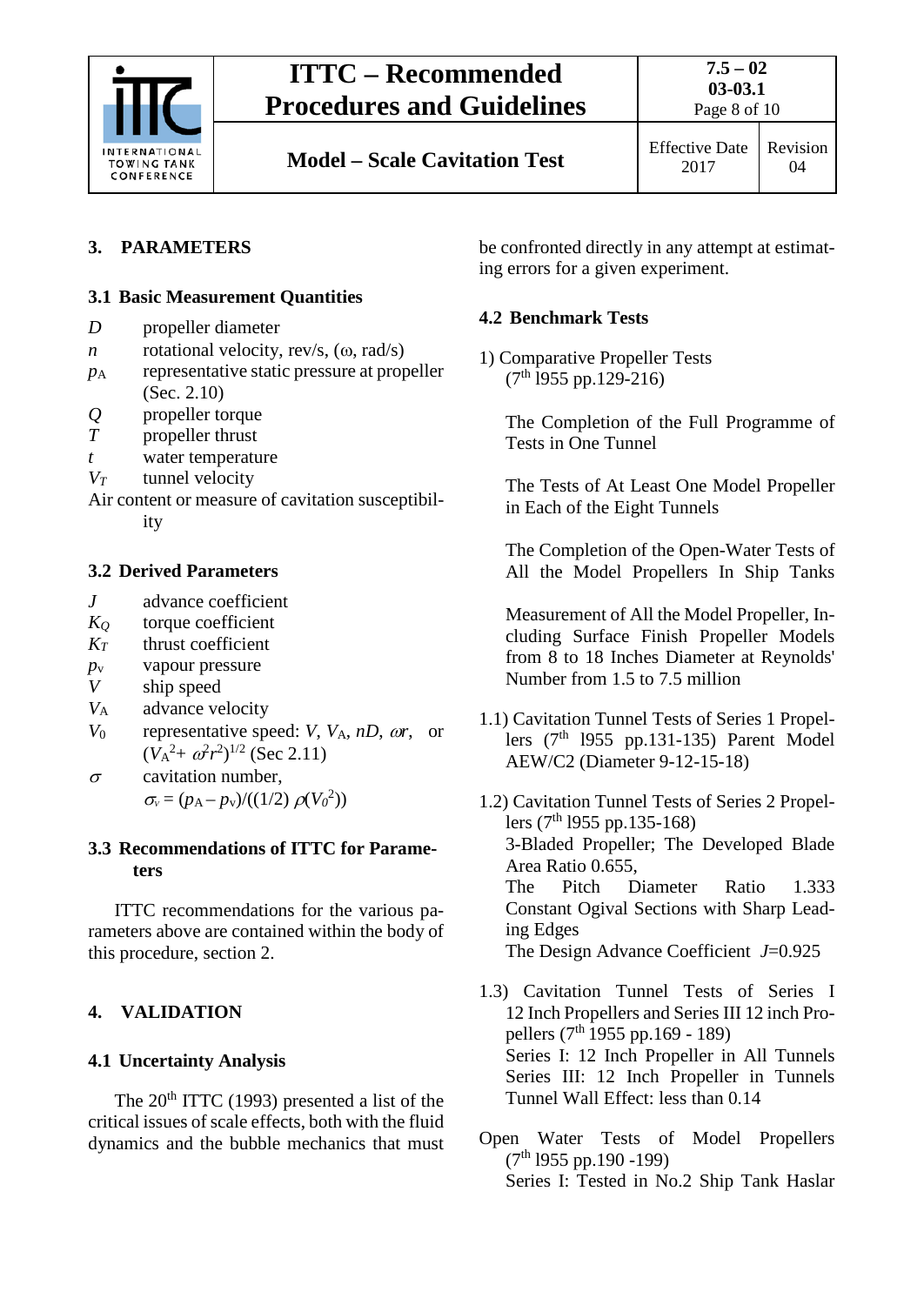

## **ITTC – Recommended Procedures and Guidelines**

## **Model – Scale Cavitation Test** Effective Date

Page 9 of 10

Series II: Tested at Carderock Series III: Tested at Gothenburg

- 1.5) Tolerance and Surface Finish of Model Propellers ( $7^{th}$  1955 pp.200-216)
- 2) Cavitation Inception on Head Forms Comparative Experiments  $(11<sup>th</sup> 1966$  pp.170)
- 2.1) Cavitation Inception on Head Forms ITTC Comparative Experiments  $(11<sup>th</sup> 1966)$ pp.219-232)

a) Cavitation Number for Cavitation Inception on the Body

b) Cavitation Number when Bubbles are Clearly Visible in the Test Section in Front of the Body i.e. when the Resorption Power of the Tunnel is No Longer Sufficient.

- 3) ITTC Standard Screw Cavitation Tunnel Tests at Brodarski Institute (12<sup>th</sup> 1969 pp.523-525) 228.6 mm Diameter
- 4) Nuclei Measurement and "Standard Cavitator" (13<sup>th</sup> 1972 pp.642-646) 4.1) Air Content- and Nuclei Measurement 4.2) "Standard Cavitator"

5) Comparative Hydrofoil Experiments and Development of a Standard Cavitator  $(14<sup>th</sup> 1975 Vol.2 pp.76-93)$ (1) Results of Tests with Three-Dimensional 19-012 and 16-1512 Hydrofoils in Different Cavitation Facilities (2) Progress in the Development of a 'STANDARD CAVITATOR'

- 6) Appendix A (Hydrofoils)  $(15<sup>th</sup> 1978$  pp.340-347) Foil F: Symmetrical Profiles NACA 19-012 Foil G: Cambered Profiles NACA 19-1512
- 7) Comparative Tests with the Foil-Head form Combination ( $16<sup>th</sup>$  1981 pp.420-424)
- 8) Comparative Noise Measurements with the Sydney Express Propeller Model  $(16^{th} 1981 pp.447-453)$
- 9) Comparative Tests on Soft Surface Techniques (16<sup>th</sup> 1981 pp.436-443) The SSPA Stencil Ink Method, Modified by SRI-MHI Test Procedure
- 10) Comparative Tests with Foil-Headform Combination  $(17<sup>th</sup> 1984$  pp.245-248)
- 11) Comparison of Hull Pressure Amplitudes for Sydney Express Propeller  $(17<sup>th</sup> 1984 pp.248-252)$
- 12) Comparative Erosion Tests with Propeller Model (17<sup>th</sup> 1984 pp. 252-255)
- 13) Comparative Noise Measurement with Sydney Express Propeller Model  $(17<sup>th</sup> 1984 pp.255-256)$
- 14) Comparative Cavitation Observations on Propeller with and without Leading Edge Roughness (18th 1987 pp.207 -208) Model Propeller; NSMB Model 6091, as the '18<sup>th</sup> ITTC Propeller'
- 15) Comparison of Propeller-Induced Hull Pressure Measurements for the "SYDNEY EX-PRESS" Propeller Models (18th 1987 pp.209-210)
- 16) Comparative Noise Measurements with "SYDNEY EXPRESS" Propeller Models  $(18^{th} 1987 pp.210 - 211)$
- 17) Cavitation Nuclei Measurements  $(19<sup>th</sup> 1990 pp.166-175)$
- Propeller-Induced Hull Pressures  $(19^{th} 1990 \text{ pp}.182-187)$